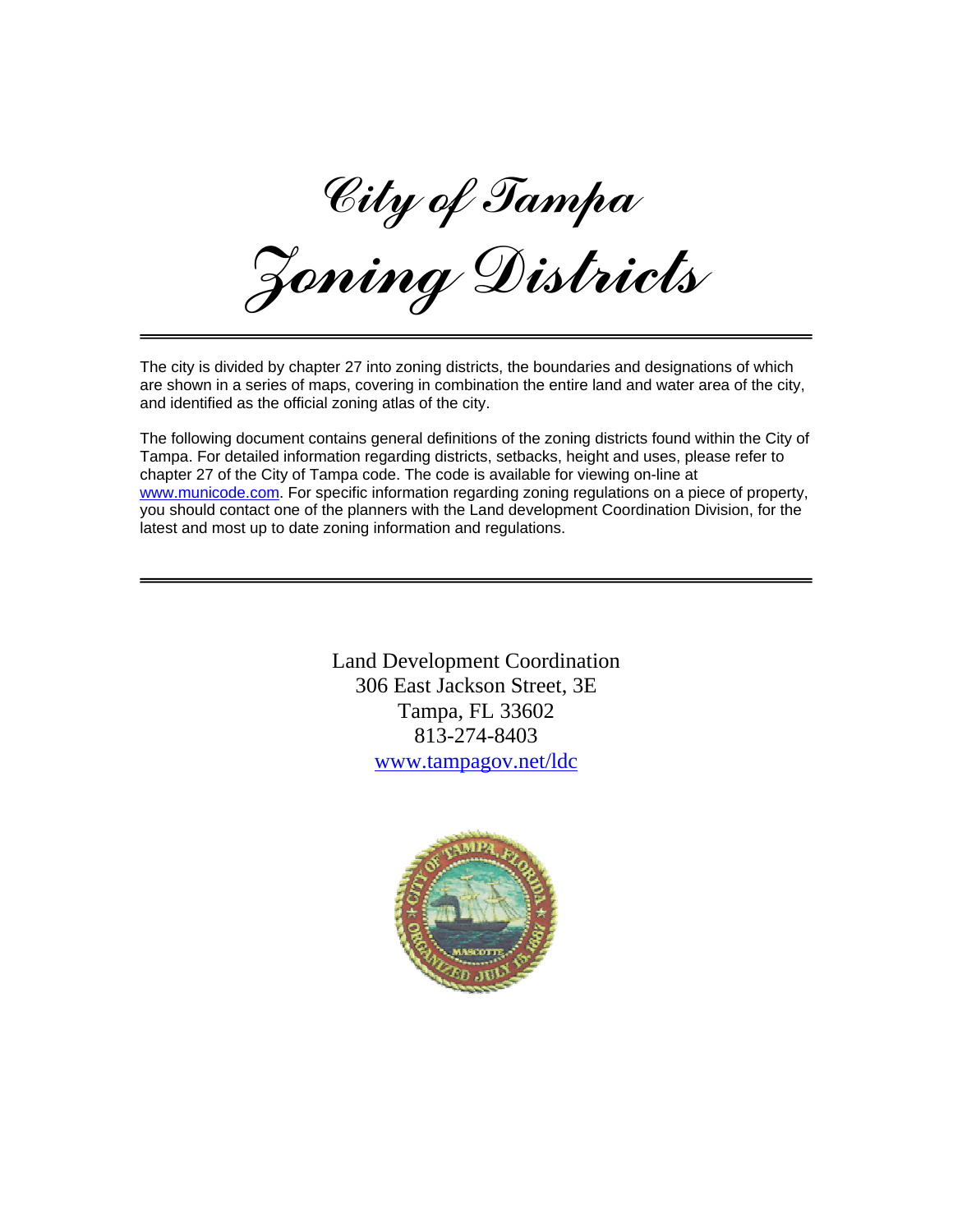| <b>District</b> | Page            |
|-----------------|-----------------|
| <b>RS-50</b>    | 3               |
| <b>RS-60</b>    | 3               |
| <b>RS-75</b>    | 3               |
| RS-100          | 3               |
| <b>RS-150</b>   | 3               |
| <b>RM-12</b>    | 3               |
| <b>RM-16</b>    | 4               |
| <b>RM-18</b>    | 4               |
| <b>RM-24</b>    | 4               |
| <b>RM-35</b>    | 4               |
| <b>RM-50</b>    | 4               |
| <b>RM-75</b>    | 4               |
| <b>RO</b>       | 4               |
| $RO-1$          | 4               |
| OP              | 5               |
| $OP-1$          | 5               |
| <b>CN</b>       | 5               |
| CG              | 5               |
| CI              | 5               |
| IG              | 6               |
| ΙH              | 6               |
| $M-AP-1$        | $6\phantom{1}6$ |
| $M-AP-2$        | 6               |
| $M$ -AP-3       | 6               |
| $M$ -AP-4       | 6               |
| $YC-1$          | 7               |
| $YC-2$          | 7               |
| $YC-3$          | 7               |
| $YC-4$          | 7               |
| $YC-5$          | 7               |
| $YC-6$          | 7               |
| $YC-7$          | 7               |
| $YC-8$          | 7               |
| $YC-9$          | 8               |
| CBD-1           | ୪               |
| CBD-2           | 8               |
| $CD-1$          | 8               |
| $CD-2$          | 8               |
| $CD-3$          | 8               |
| PD              | 9               |
| PD-A            | 9               |
| PP              | 9               |
| UC              | 9               |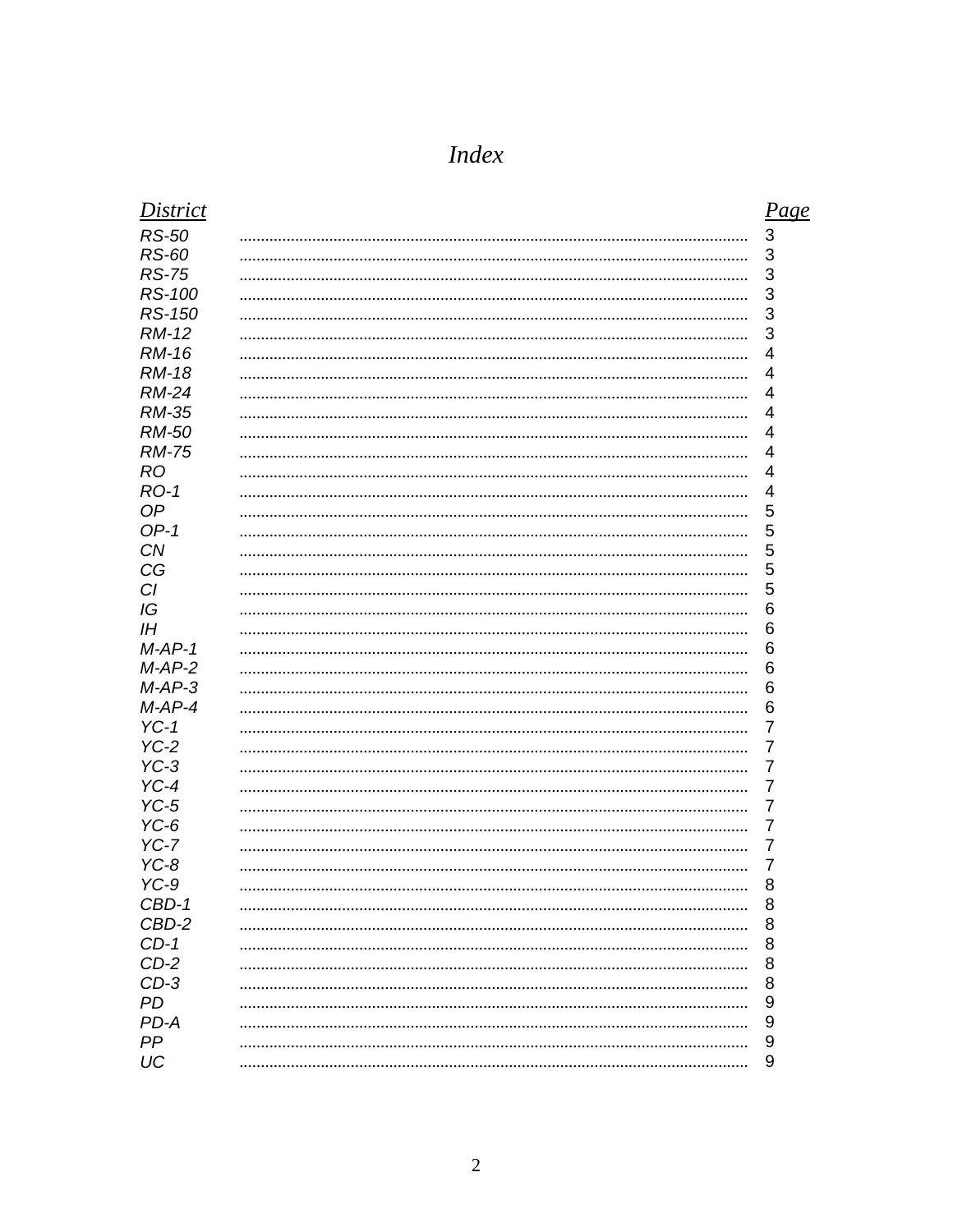# **City of Tampa Zoning Districts**

### **SINGLE-FAMILY RESIDENTIAL DISTRICTS**

Single-family districts provide for detached residential housing development on a variety of lot sizes in accordance with the Tampa Comprehensive Plan. Accessory uses, compatible related support uses for residential development and special uses are also permitted.

| <b>RS-50</b>  | Residential single-family: This district provides areas for primarily low density<br>single-family detached dwellings similar to those provided for in the RS-150,<br>RS-100, RS-75 and RS-60 single-family districts, but with smaller minimum lot<br>size requirements. Minimum lot size is 5000 square feet, 1 unit per 5000 (sq. ft.).<br>Maximum height is 35 feet. |
|---------------|--------------------------------------------------------------------------------------------------------------------------------------------------------------------------------------------------------------------------------------------------------------------------------------------------------------------------------------------------------------------------|
| <b>RS-60</b>  | Residential single-family: This district provides areas for primarily low density<br>single-family detached dwellings similar to those provided for in the RS-150,<br>RS-100, and RS-75 single-family districts, but with smaller minimum lot<br>size requirements. Minimum lot size is 6000 square feet, 1 unit per 6000 (sq. ft.).<br>Maximum height is 35 feet.       |
| <b>RS-75</b>  | Residential single-family: This district provides areas for primarily low density<br>single-family detached dwellings similar to those provided for in the RS-150 and<br>RS-100 single-family districts, but with smaller minimum lot<br>size requirements. Minimum lot size is 7500 square feet, 1 unit per 7500 (sq. ft.).<br>Maximum height is 35 feet.               |
| <b>RS-100</b> | Residential single-family: This district provides areas primarily for low density<br>single-family detached dwellings similar to those provided for in the RS-150<br>residential single-family districts, but with smaller minimum lot size<br>requirements. Minimum lot size is 10000 square feet, 1 unit per 10000 (sq. ft.).<br>Maximum height is 35 feet.            |
| RS-150        | Residential single-family: This district provides areas for primarily low density<br>single-family detached dwellings on spacious lots, wherein a property owner may<br>obtain reasonable assurance of compatible development. Minimum lot size is<br>15000 square feet, 1 unit per 15000 (sq. ft.). Maximum height is 35 feet.                                          |

# **MULTIPLE-FAMILY RESIDENTIAL DISTRICTS**

The following multiple-family districts provide for residential development at a variety of densities in accordance with the Tampa Comprehensive Plan. Accessory uses, compatible related support uses to residential development and certain special uses are also permitted.

RM-12 Residential Multiple-Family: This district provides primarily for low-medium density residential uses including single-family and two-family developments. Multiple-family development may be permitted through the special use permit procedure. Minimum lot size is 5000 square feet, 1 unit per 3630 (sq. ft.). Maximum height is 35 feet.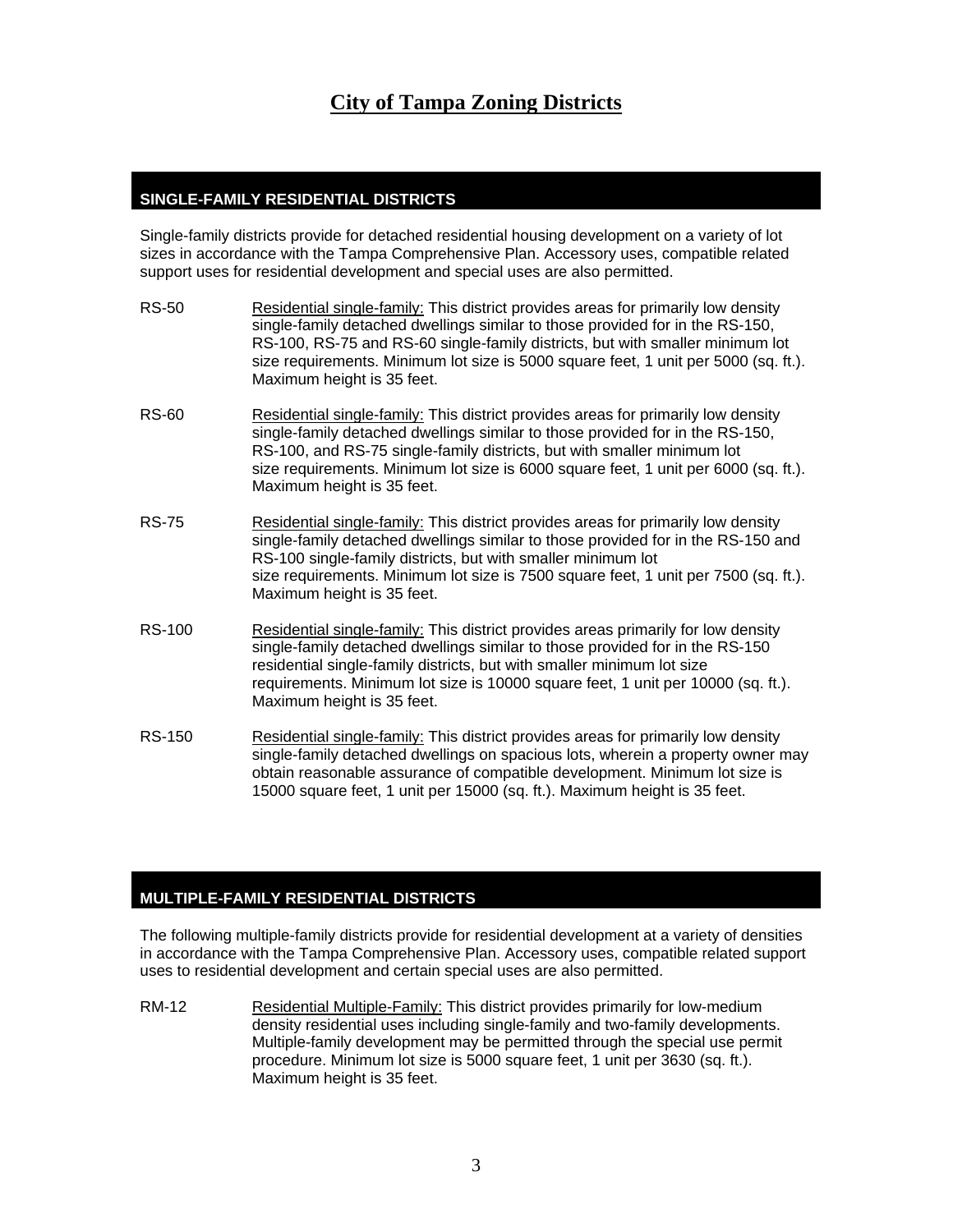| <b>RM-16</b> | Residential Multiple-Family: This district provides primarily for low-medium<br>density residential uses, similar to those provided in the RM-12 district, including<br>single-family and two-family developments, at an increased density. Multiple-<br>family development may be permitted through the special use permit procedure.<br>Minimum lot size is 5000 square feet, 1 unit per 2723 (sq. ft.).<br>Maximum height is 35 feet. |
|--------------|------------------------------------------------------------------------------------------------------------------------------------------------------------------------------------------------------------------------------------------------------------------------------------------------------------------------------------------------------------------------------------------------------------------------------------------|
| <b>RM-18</b> | Residential Multiple-Family: This district provides primarily for low-medium<br>density residential uses, similar to those provided in the RM-12 district, including<br>single-family and two-family developments, at an increased density. Multiple-<br>family development may be permitted through the special use permit procedure.<br>Minimum lot size is 5000 square feet, 1 unit per 2420 (sq. ft.).<br>Maximum height is 35 feet. |
| <b>RM-24</b> | Residential Multiple-Family: This district provides primarily for medium density<br>multiple-family residential development. Minimum lot size is 5000 square feet, 1<br>unit per 1815 (sq. ft.). Maximum height is 60 feet.                                                                                                                                                                                                              |
| <b>RM-35</b> | Residential Multiple-Family: This district provides primarily for medium-high<br>density multiple-family residential development. Minimum lot size is 5000 square<br>feet, 1 unit per 1243 (sq. ft.). Maximum height is 120 feet.                                                                                                                                                                                                        |
| <b>RM-50</b> | Residential Multiple-Family: This district provides primarily for high density<br>multiple-family residential development. Minimum lot size is 5000 square feet, 1<br>unit per 871 sq. ft. Maximum height is 200 feet.                                                                                                                                                                                                                   |
| <b>RM-75</b> | Residential Multiple-Family: This district provides primarily for high density<br>multiple-family residential development. Such high density residential structures<br>shall be located in close proximity to regional shopping, employment and public<br>transportation opportunities. Minimum lot size is 5000 square feet, 1 unit per<br>580 (sq. ft.).                                                                               |

# **OFFICE DISTRICTS**

Development of the following office and professional districts shall be in accordance with the Tampa Comprehensive Plan. They are intended to provide for a combination of office, institutional and residential uses, compatible special uses and compatible related support uses under the provisions of this chapter.

RO Residential Office: This district provides primarily for low density residential development and low intensity office uses compatible with residential neighborhoods. The district permits conversion of residential structures or the construction of new structures for office and related use. In addition, this district may be used to provide a buffer between residential and more intensive commercial and office districts. Minimum lot size is 5000 square feet, 1 unit per 5000 sq. ft. Maximum FAR is 0.35. Maximum height is 35 feet.

RO-1 Residential Office: This district provides primarily for low to low-medium density residential development and low-medium intensity office uses compatible with residential neighborhoods. This district would permit conversion of residential structures or the construction of new structures for office and related use. Minimum lot size is 5000 square feet, 1 unit per 2723 (sq. ft.). Maximum FAR is 0.5. Maximum height is 35 feet.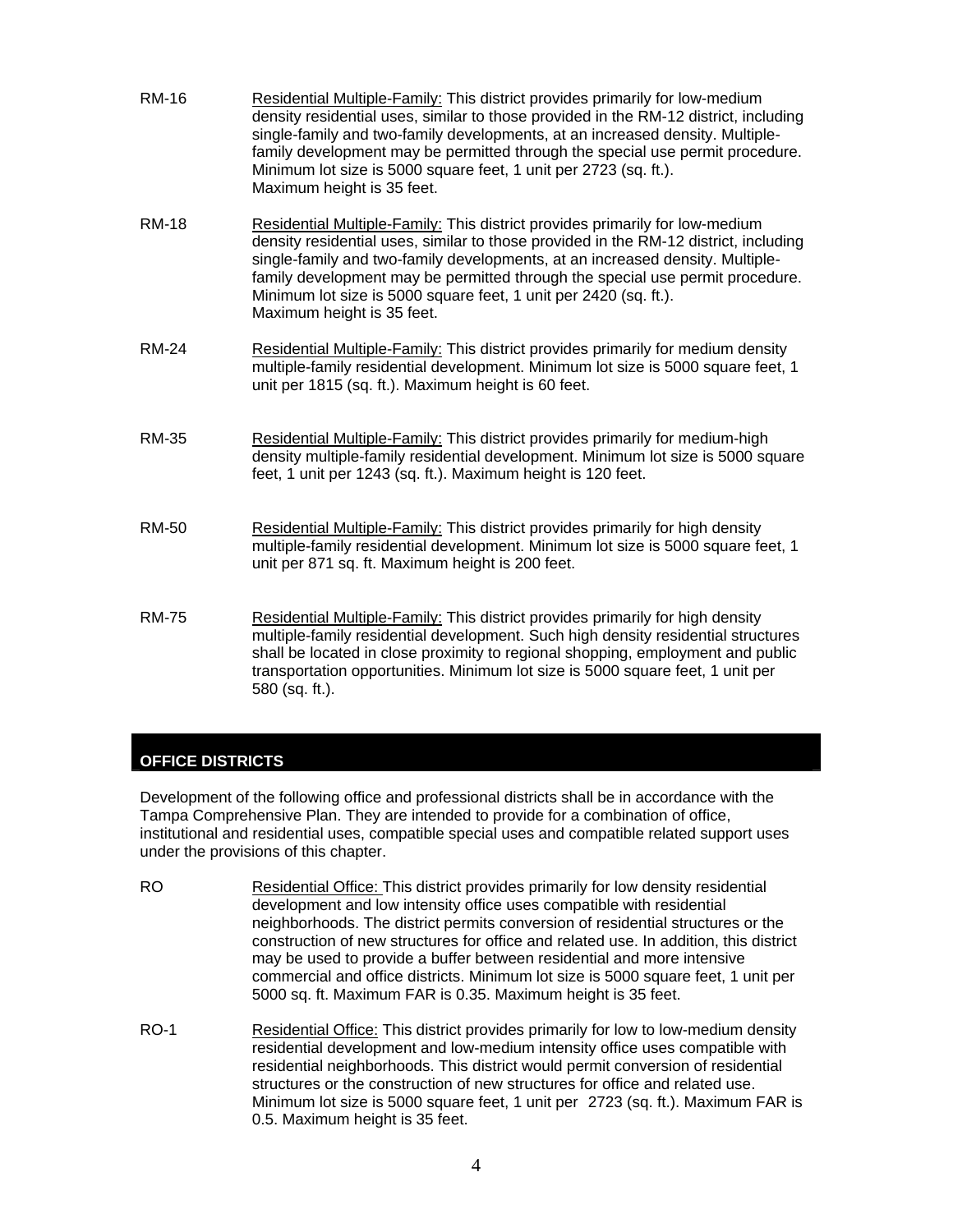- OP Office Professional: This district provides primarily for institutional, professional and general office development of an intensity greater than the RO-1 residential office zoning district and less than the OP-1 office professional zoning district. This district shall be applied to land located along arterial and collector streets, as shown on the major street map. Minimum lot size is 10000 square feet, 1 unit per 1815 (sq. ft.). Maximum FAR is 1.0-1.5. Maximum height is 60 feet.
- OP-1 Office Professional: This district provides primarily for high intensity areas of institutional, professional and general office development. This district shall be applied in areas of the city where specific nodes of intense office development are appropriate. The district shall be applied to land located along arterial or collector streets, as shown on the major street map. Minimum lot size is 10000 square feet, 1 unit per 871 (sq. ft.). Maximum FAR is 3.0-3.5. Maximum height is 200 feet.

# **COMMERCIAL DISTRICTS**

The commercial districts provide for various retail sales, personal services, office and institutional uses, accessory uses as appropriate thereto and compatible supporting uses, as well as selected special uses, all at appropriate intensities and in locations in accordance with the Tampa Comprehensive Plan.

CN Commercial-neighborhood: This district provides areas for limited retail and personal services in residential neighborhoods. This district shall be placed at appropriate locations to supply the daily service needs of such neighborhoods and shall not be used to promote strip commercial development. Minimum lot size is 5000 square feet, 1 unit per 2500 (sq. ft.). Maximum FAR is 0.35. CG Commercial-general: This district provides areas where a variety of retail and commercial service activities can be conducted compatible with surrounding uses and residential districts. Minimum lot size is 10000 square feet. Maximum FAR is 1.0-1.5. Maximum height is 45 feet. CI Commercial-intensive: This district provides areas for intense commercial activity, permitting heavy commercial and service uses. Minimum lot size is 10000 square feet. Maximum FAR is 1.0-1.5. Maximum height is 45 feet.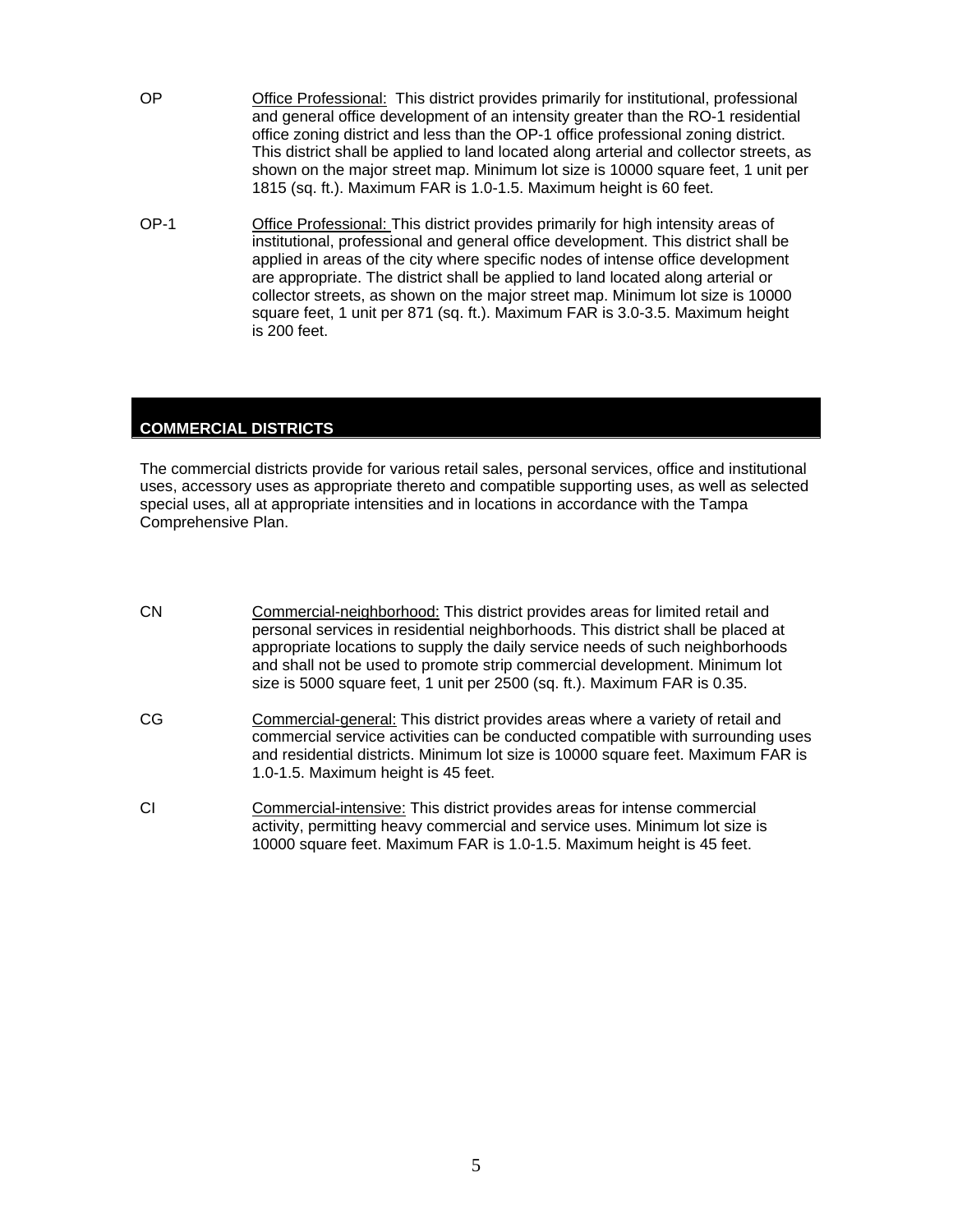#### **INDUSTRIAL DISTRICTS**

The industrial districts provide primarily for manufacturing, processing, assembly, warehousing and related uses at appropriate intensities and locations in accordance with the Tampa Comprehensive Plan. Performance standards are used to ensure compatibility with neighboring uses and districts.

- IG Industrial-general: This district provides primarily for areas of light manufacturing, wholesaling, warehousing, assembly or product processing, heavy equipment and vehicular repairs and other light industrial uses. The industrial general district is established to provide areas for industry in locations, which are served by major transportation facilities and adequate utilities, but are not feasible nor highly desirable for heavier industrial development because of proximity to residential, recreational, commercial or related developments. The district is to permit development compatible with uses of residential property adjoining or surrounding the district, with suitable open spaces, landscaping and parking area, which emits limited noise, odors, or light which can be detected on surrounding land. Minimum lot size is 5000 square feet. Maximum FAR is .75 Maximum height is 60 feet.
- IH Industrial-heavy: This district provides primarily for areas of intensive manufacturing and industrial uses in areas related to the Port of Tampa or other areas capable of supporting such uses. The industrial heavy district is established to provide areas for uses that can generate emissions and are not compatible with primary commercial, institutional, and residential uses. Minimum lot size is 5000 square feet. Maximum FAR is .75.

#### **AIRPORT COMPATIBILITY DISTRICTS**

The airport compatibility district is designed to promote the appropriate type and intensity of development of land uses on and surrounding an airport. The purpose of designating land and water areas in this district is to encourage development that is compatible with aircraft operation and to increase safety and limit population by maintaining a lower density of development and to promote and protect the utility of the airport. This district shall be applied to airport landing areas and to other surrounding areas in proximity to airport boundaries or operations. The M-AP airport compatibility district shall consist of four (4) subdistricts or sectors. The subdistricts are described as follows:

- M-AP-1 Because these areas are most affected by aircraft traffic, the intensity of development in allowable heights of structures shall be at a level as to minimize population and eliminate hazards to aircraft operations. Maximum height is 42 ft.
- M-AP-2 The height of structures and land use permitted in these areas are of low intensity to reduce population in proximity to the airport and its runways. Maximum height is 42 ft.
- M-AP-3 The land uses, intensities and heights of structures are limited to those which, for safety purposes, reduce population in the path of aircraft approaching or departing on these runways. Maximum height is 70 ft.
- M-AP-4 The land uses, intensities and heights of structures are designed to maintain the density of population for safety in areas surrounding the airport. Maximum height is 70 ft.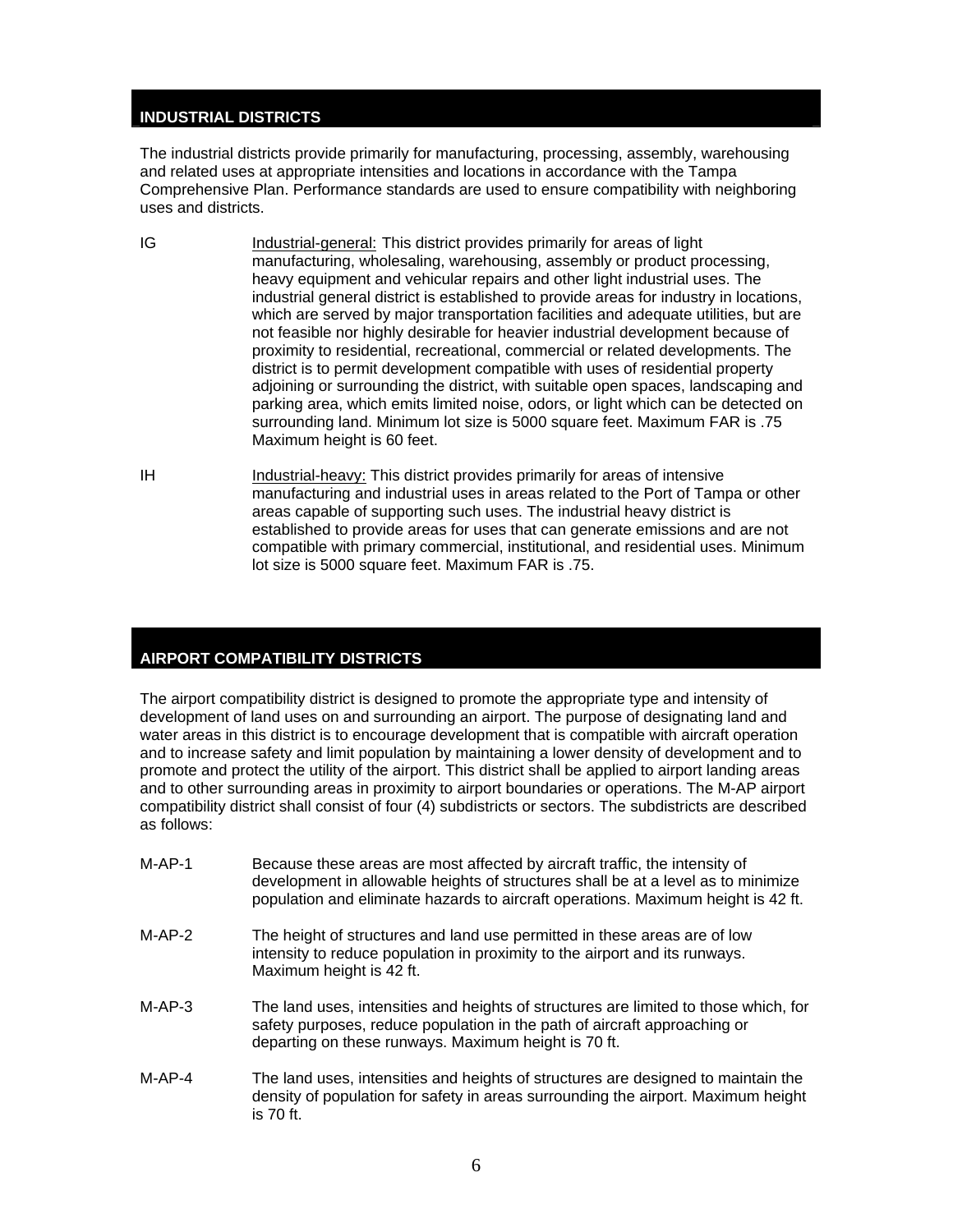#### **YBOR CITY HISTORIC DISTRICTS**

The purpose of the Ybor City Historic District is to promote and preserve this historic district and its landmarks for the educational, cultural, economic and general welfare of the public through the preservation, protection and regulation of buildings, sites, monuments, structures and other areas of historic interest or importance within the Ybor City area of the city; to safeguard the heritage of our city by preserving and regulating this district and its landmarks, which reflect elements of our cultural, social, economic, political and architectural history; to preserve and enhance the environmental quality and safety of this district and the neighborhoods within it; to strengthen the city's economic base by the stimulation of the tourist industry; to establish, stabilize and improve property values; to foster economic development and manage growth. The Ybor City Historic District consists of the following nine (9) subdistricts:

- YC-1 Central Commercial Core: This subdistrict comprises the cultural, social, shopping and service heart of the Original Ybor City Historic District. The regulations are intended to preserve and enhance the touristic, cultural and economic functions by preserving its rich mixture of land uses, relatively modest intensity of development, low-rise structures and distinctive architecture.
- YC-2 Residential: This subdistrict comprises land devoted to residential development, including single-family and multifamily dwellings. The regulations are intended to preserve and conserve this predominately single-family and two-family housing form, and to encourage the development of vacant tracts suitable for residential uses.
- YC-3 Hillsborough Community College: This subdistrict comprises land devoted to and designated for development as part of the Hillsborough Community College and supporting related uses.
- YC-4 Mixed Use Redevelopment: This subdistrict comprises mainly vacant land redesignated for neighborhood redevelopment which will support and enhance the tourists, cultural and economic functions of the Original Ybor City Historic district, providing an urban mixed use core coincident to the revitalization of the district's commercial core.
- YC-5 General Commercial: This subdistrict comprises land used and designated for retail and commercial service operations primarily to serve the residents of the immediate area.
- YC-6 Community Commercial: This subdistrict comprises land devoted to general and intensive commercial uses located on the southern fringes of the historic district, and which will provide a transition into the industrial uses to the south.
- YC-7 Mixed Use: The purpose of the YC-7 subdistrict is to allow the development of land uses that are consistent with the adopted future land use element of the Tampa Comprehensive Plan, encourage maximum land development opportunities that are well designed, provide for a balanced mixed use development, including residential, which while restricting the more intense commercial and industrial uses, contribute to the appropriate mix of land uses needed to ensure a viable economic base for the historic district.
- YC-8 Residential: The purpose of the YC-8 subdistrict is to allow the development of single family detached residential dwellings on relatively large lots in the expanded Historic District. The regulations are intended to preserve and conserve this predominately single-family housing form, and to encourage the development of vacant tracts suitable for residential uses.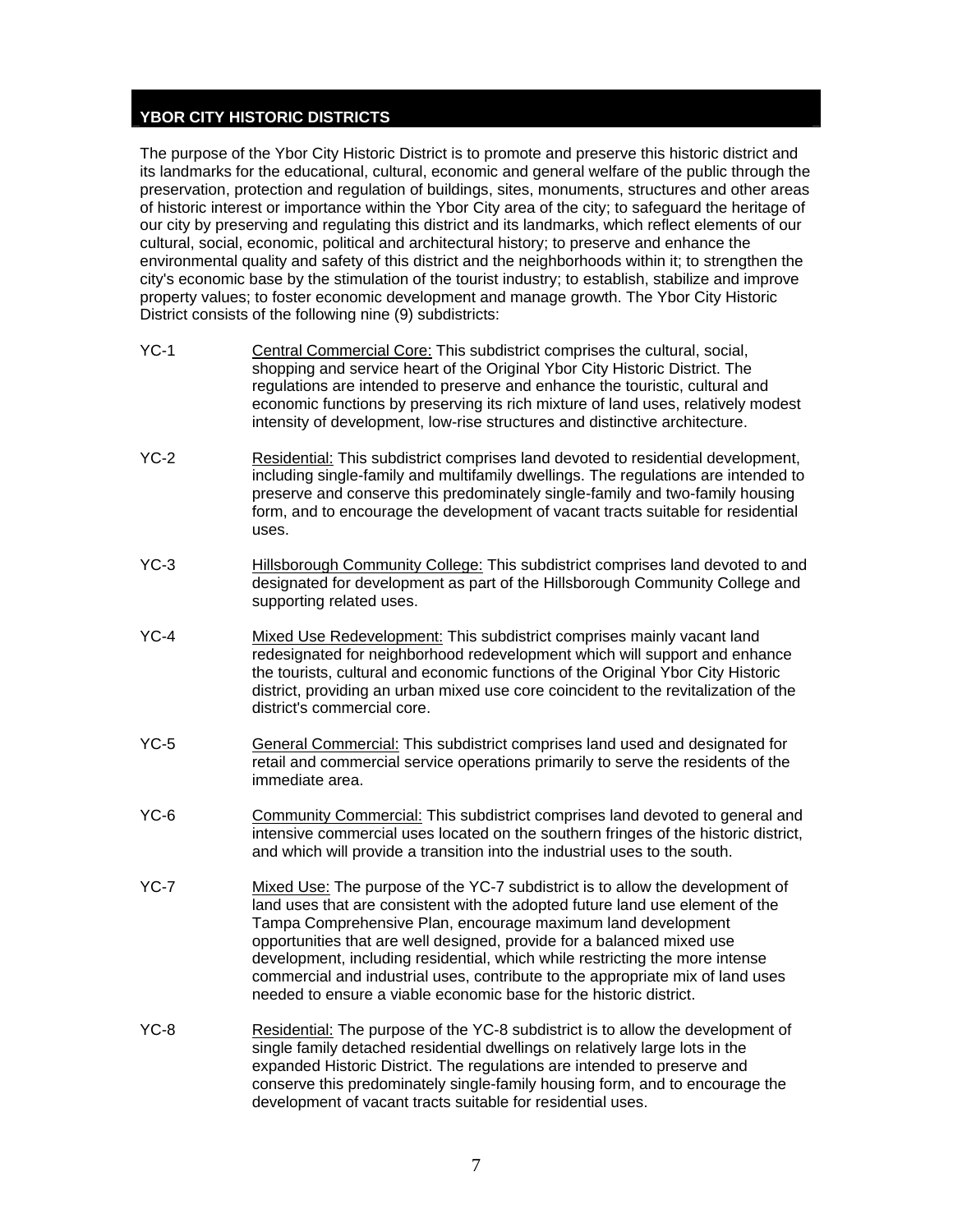YC-9 Site Plan Controlled: The purpose of the YC-9 subdistrict is to allow the development of land uses that are in conformance with the adopted future land use element of the Tampa Comprehensive Plan while encouraging well-designed developments that:

> 1. Are characterized by unique conditions or situations which other zoning districts cannot accommodate including, but specifically not limited to unusual physical or environmental features, transportation, access, etc.; or

 2. Include a mixture of appropriate land uses, which may not otherwise be permitted in other districts.

# **CENTRAL BUSINESS DISTRICT (CDB)**

The purpose of the CBD district is to implement the goals of the Tampa Central Business District Land Use Policy Plan, a component of the comprehensive plan for the city. It is also the purpose of the central business district regulations to guide development design to establish the desired character of development for each of the twelve (12) CBD character districts identified in the CBD land use policy plan. The central business district consists of the following two (2) zoning subdistricts:

- CBD-1 This zoning subdistrict is appropriate for CBD projects in areas with low- to mid rise structures.
- CBD-2 This zoning subdistrict is appropriate for CBD projects in areas with high-rise structures. CBD-2 zoned property may be controlled by a site plan approved by City Council.

# **THE CHANNEL DISTRICT**

The purpose and intent of the Channel District ("CD") is to provide for a growing mixed-use area which lies between and complements the Central Business District and the Ybor City Historic District. The CD provides for a variety of commercial, residential and industrial uses in conformance with the Tampa Comprehensive Plan and seeks to guide development design according to the desired maritime and warehouse character of development. The Channel District consists of the following three (3) zoning subdistricts:

- CD-1 This zoning subdistrict is appropriate for a variety of residential and commercial projects with an urban and pedestrian development pattern.
- CD-2 This zoning subdistrict is appropriate for a variety of intense commercial and industrial uses in the area between downtown, Ybor City and the Port of Tampa.
- CD-3 Site plan controlled district approved by City Council prior to 2007.